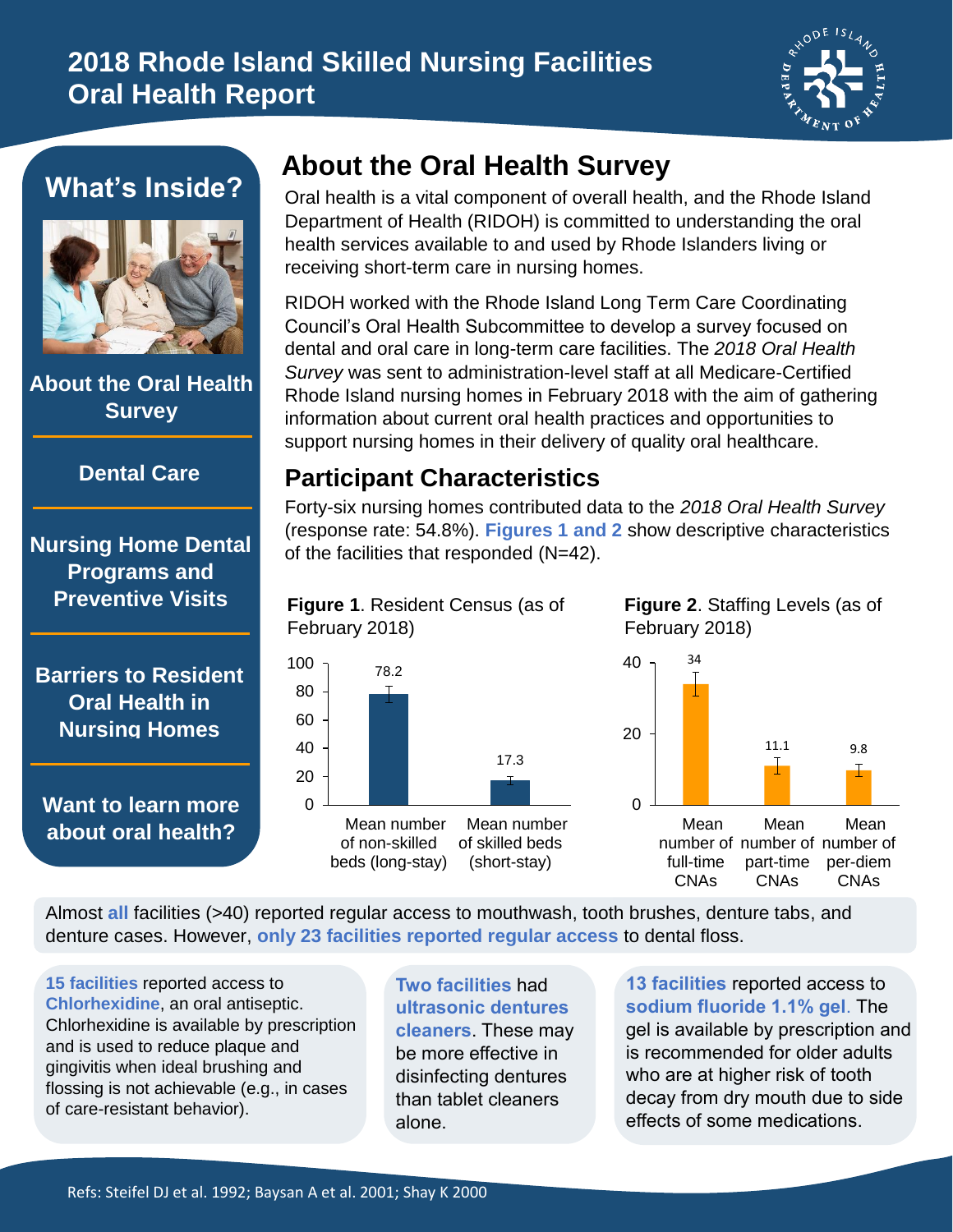

## **Dental Care**

The 2018 Oral Health Survey asked participants how frequently dental care providers visit the nursing home to care for residents. **Figure 3** displays how often dentists, dental hygienists, and student dental hygienists visited Rhode Island nursing homes.

**Figure 3.** Frequency of Dental Care Provider Visits to Nursing Homes



# **Nursing Home Dental Programs and Preventive Visits**

**Figure 4.** Number of Nursing Home Residents Who Received a Preventive Dental Care Visit, By Enrollment Status in The Facility's Dental Plan<sup>1</sup>



*<sup>1</sup>Survey respondents who provided valid data for whether their facility had a dental program and whether residents had a preventive visit during calendar year 2017.* 

**76% of nursing home residents enrolled** in a facility's dental program had a preventive visit in the last year compared to **31% of residents not enrolled**.

Older adults with **compromised oral hygiene** from dexterity or cognitive changes and those with dry mouth symptoms **benefit from more frequent dental evaluation and preventive services.**